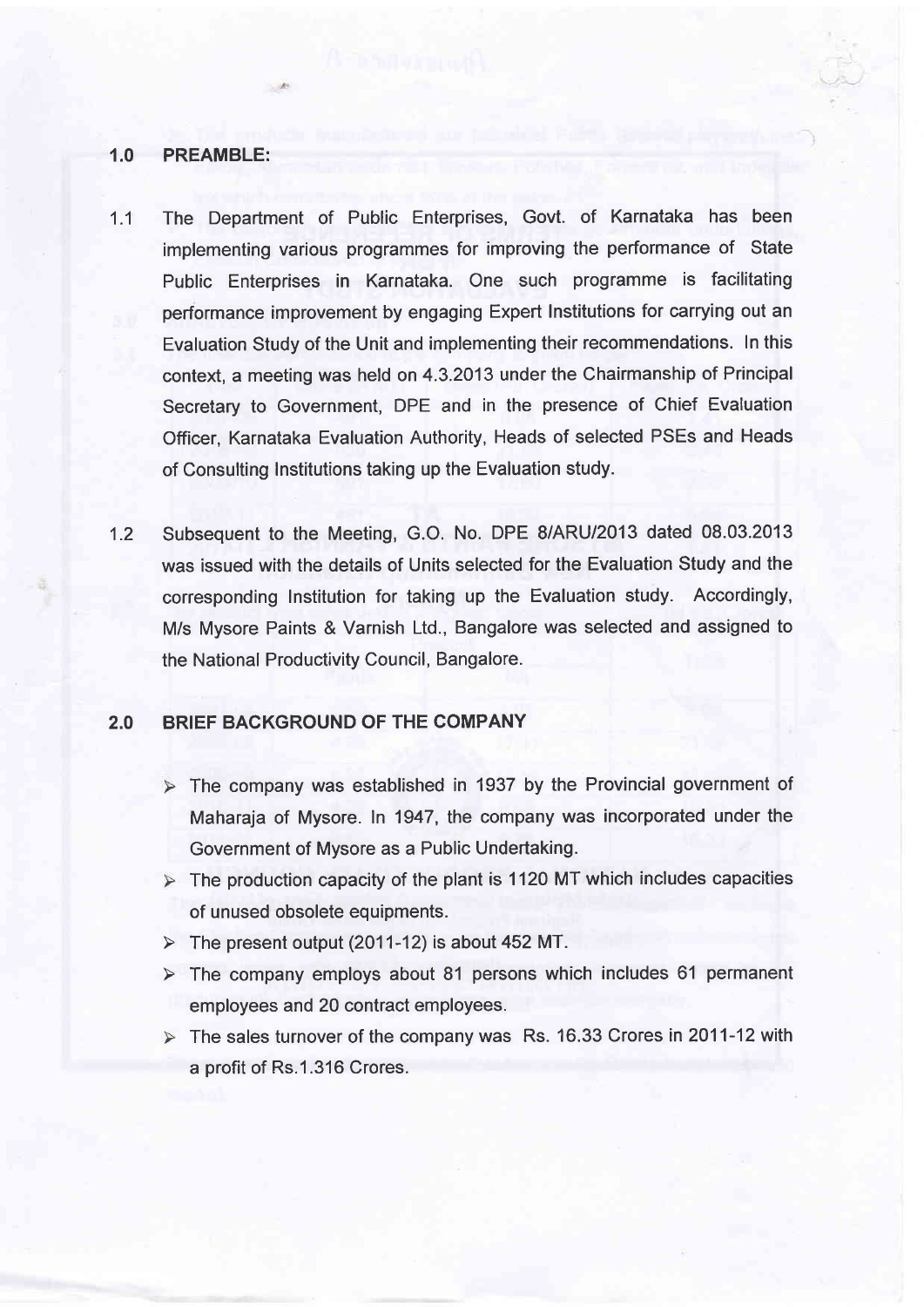- $\triangleright$  The products manufactured are Industrial Paints (enamel, polyurethane, Epoxy, Aluminium oxide etc), thinners, Polishes, Primers etc and Indelible ink which contributes about 60% of the sales.
- $\triangleright$  The customers are KSRTC, Central and State government undertakings, Election Commission of India, etc.

### 3.0 ANALYSIS OF BUSINESS

 $\cup$   $\sim$   $\sim$ 

3.1 The financial performance of the company is given below:

| Year    | Sales (in MT) | Sales (Rs. Crores) | Profit (Rs. Crores) |
|---------|---------------|--------------------|---------------------|
| 2007-08 | 491           | 8.95               | 1.41                |
| 2008-09 | 530           | 21.56              | 5.49                |
| 2009-10 | 501           | 17.60              | 2.33                |
| 2010-11 | 451           | 16.32              | 0.94                |
| 2011-12 | 452           | 16.33              | 1.91                |

3.2 The product wise sales details are given below: (in Rs. Crores)

| Year    | Product       |       | <b>Total</b> |
|---------|---------------|-------|--------------|
|         | <b>Paints</b> | Ink   |              |
| 2007-08 | 3.93          | 5.01  | 8.95         |
| 2008-09 | 4.25          | 17.31 | 21.56        |
| 2009-10 | 5.25          | 12.34 | 17.60        |
| 2010-11 | 4.22          | 6.48  | 10.71        |
| 2011-12 | 6.55          | 9.78  | 16.33        |

The ink constitutes 60-70% of the total sales. The main customer for ink is the Election Commission of lndia. The requirement for ink will increase in the coming years with the increase in population. However, threat of EC procuring ink from private parties looms large over the company.

There is also a steady increase in the demand for Paints in the domestic market.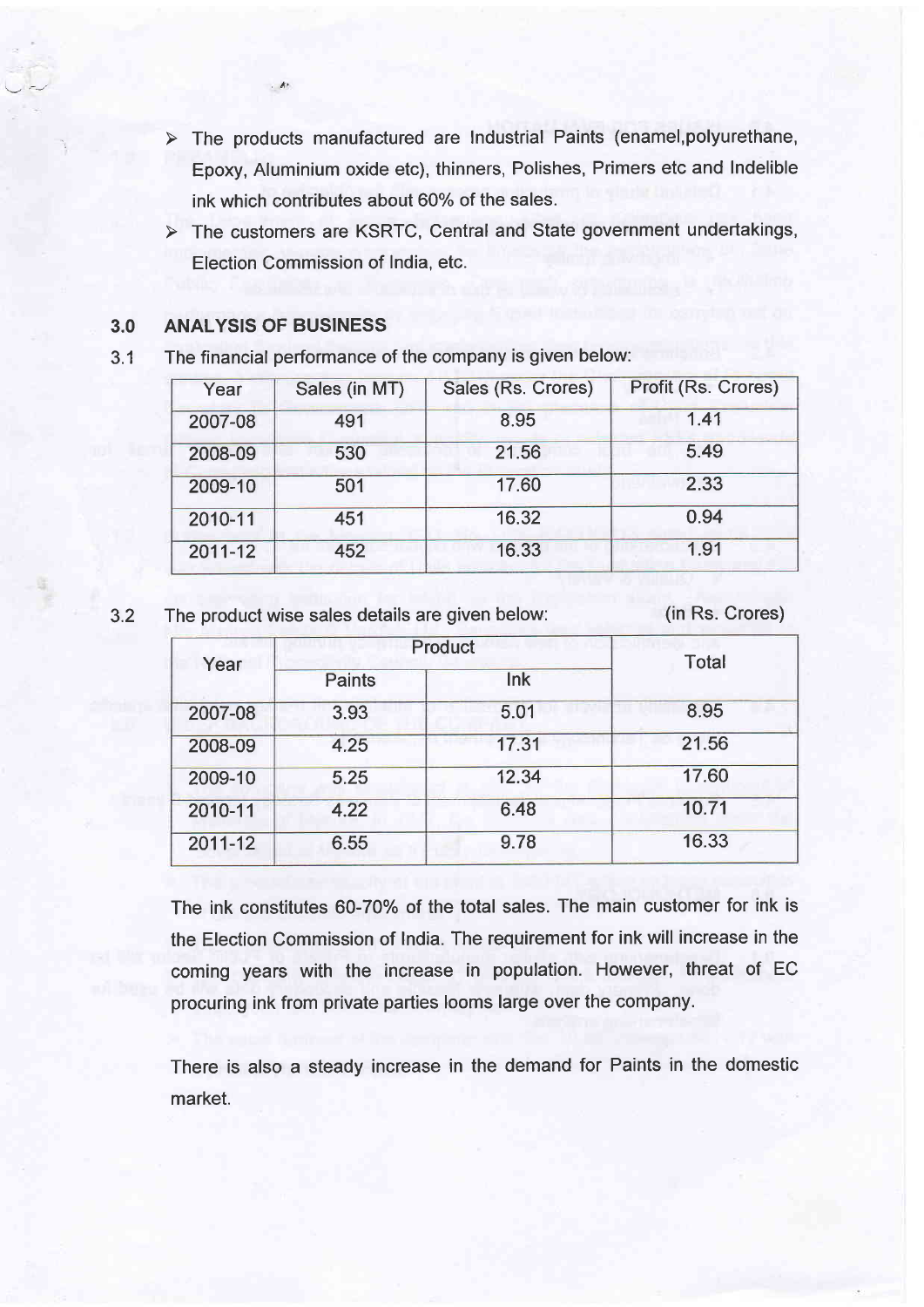- 4.0 ISSUES FOR EVALUATION<br>4.1 Detailed study of production process with the objective of<br>• reducing manufacturing cycle time & cost
	-
	- improving quality  $\bullet$
	- elimination of waste by use of substitute raw materials.  $\bullet$
- 4.2 Benchmarking of Star product in Paint category for<br>• Quality
	-
	- . Price

with the best competitor in domestic market and identify areas for improvement.

 $\cdot$ 

- 4.3 Benchmarking of Ink product with Global suppliers for
	- **Quality & Variety**
	- . Price

and identification of new markets like currency printing ink etc.

- 4.4 Feasibility analysis for production of lndelible Ink marker pens with specific focus on Technology & Equipment requirements.
- 4.5 Business Forecast and development of Business Strategy for next 5 years.

# 5.0 METHODOLOGY

5.1 Benchmarking with similar manufacturers in Private or Public Sector will be done. Primary data, wherever feasible and secondary data will be used for Benchmarking analysis.